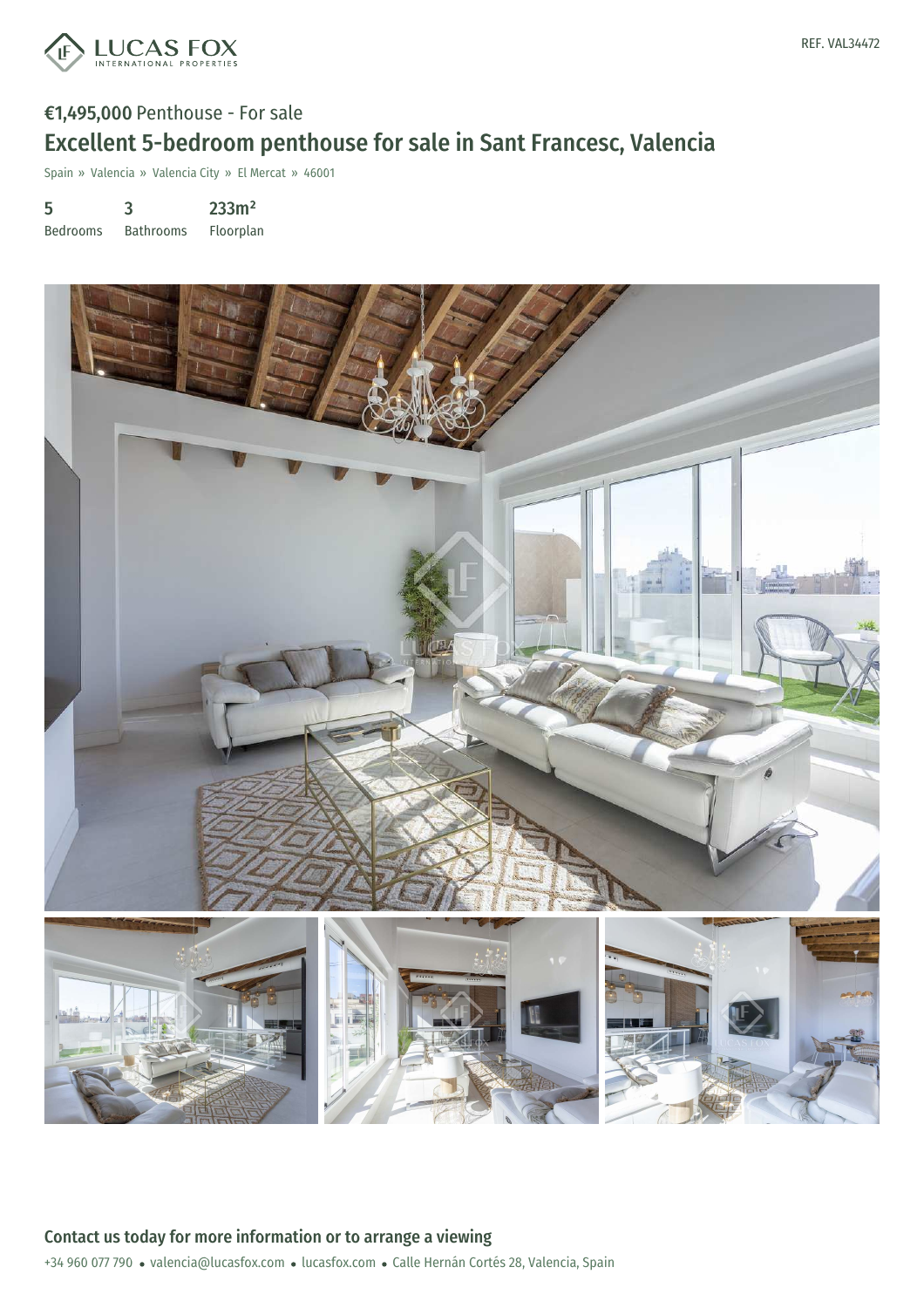

# €1,495,000 Penthouse - For sale Excellent 5-bedroom penthouse for sale in Sant Francesc, Valencia

Spain » Valencia » Valencia City » El Mercat » 46001

5 Bedrooms 3 Bathrooms 233m² Floorplan

#### OVERVIEW

### Impressive penthouse with terrace, with an exquisite renovation and a practical and functional layout.

This exclusive, fully renovated penthouse is located on the eighth floor of a rationalist building built in 1940, perfectly preserved and with very well maintained common areas. It has 8 floors with 2 residences per floor, and a concierge service.

The property has been completely renovates and top quality materials have been used, while certain period architectural elements have been preserved and restored, which gives it a unique and timeless character.

The different materials and finishes have been selected with exquisite taste, resulting in a very high quality, cosy home.

We enter the property and find a hall leading to 3 spacious bedrooms that are very bright and with large windows on the facade. We also find on this floor a complete bathroom, and a practical technical room or laundry area. Next we access the impressive master bedroom, very cheerful and sunny, with a very large dressing room and a complete bathroom en suite, with a bathtub and a shower. All the accessories, as well as the different materials, have been well selected, creating a harmonious and comfortable environment.

A practical staircase leads us to the first floor, where the day area is located. As soon as we go upstairs, we access an impressive living room with high vaulted ceilings, and restored natural wood beams. Open to this area is the generous kitchen, with a large storage capacity and all fitted appliances.

From the dining room area, through very large sliding doors, we access a beautiful terrace, perfectly equipped and with impressive views of the city.



[lucasfox.com/go/val34472](https://www.lucasfox.com/go/val34472)

Terrace, Lift, High ceilings, Natural light, Modernist building, Air conditioning, Built-in wardrobes, Domotic system, Double glazing, Equipped Kitchen, Exterior, Heating, Renovated, Transport nearby, Views, Walk-in wardrobe